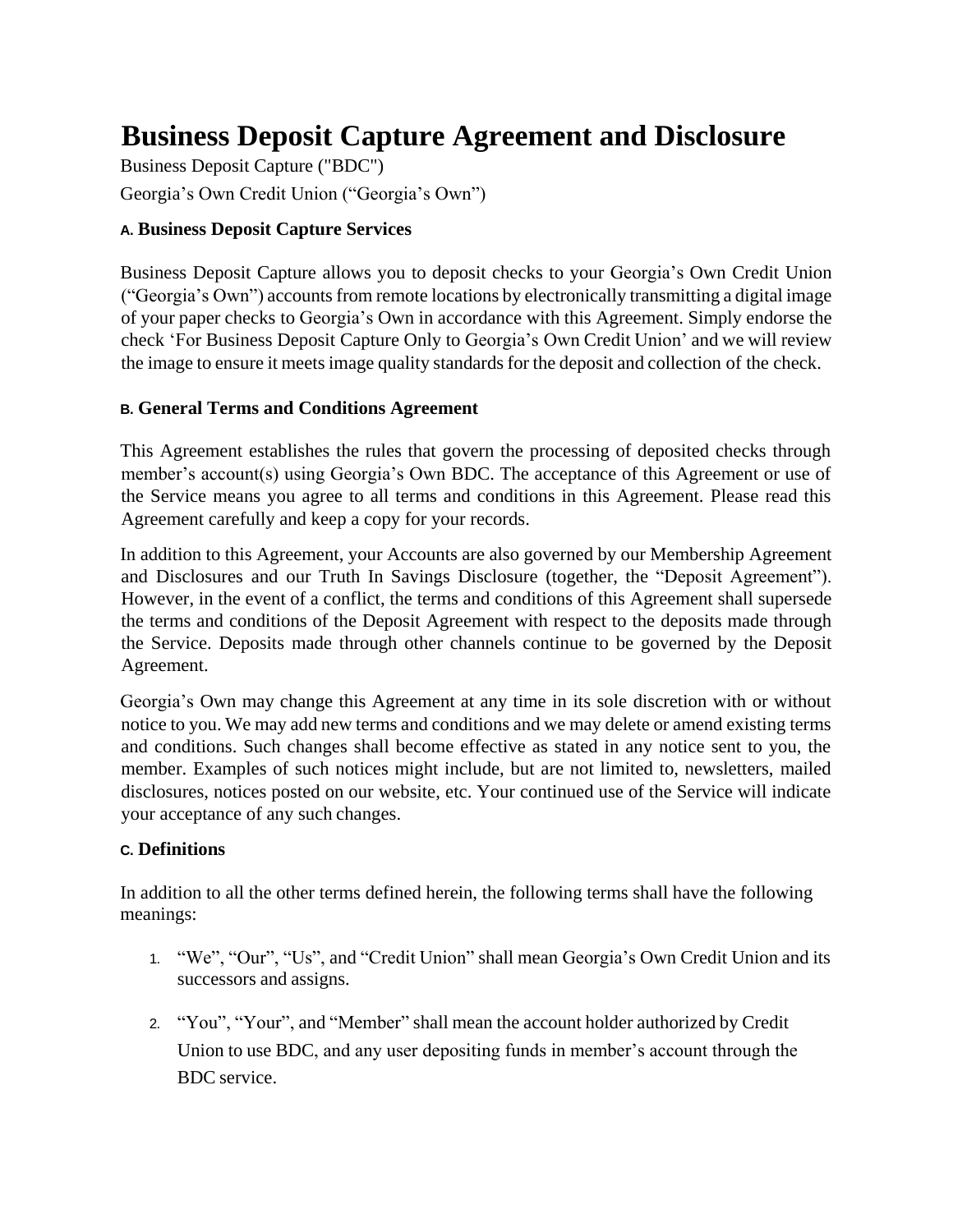- 3. "Account" or "Accounts" shall mean the deposit accounts with us to which you are authorized to make a deposit using BDC.
- 4. "Business Day" shall mean any weekday (Monday-Friday) in which the Credit Union is open.
- 5. "Check 21" means the Check Clearing for the 21st Century Act.
- 6. "Image" means the electronic image of the front and back of an Item, in addition to other required information, as specified by us, in the format we specify.
- 7. "Image Replacement Document" or "IRD" means a substitute check, as defined in Check 21.
- 8. An "Item" is an original: check, cashier's check, official check, U.S. Treasury check, or any other payment instrument, drawn on a financial institution within the United States and payable in U.S. currency that is payable to you. Items are deemed to be "items" under the Uniform Commercial Code and "checks" under The Expedited Funds Availability Act and Regulation CC.
- 9. "Service(s)" means any of the BDC functions offered and or used by you in connection with this agreement, including optional and future services added by an addendum "System" means the program that is maintained by the Credit Union, or other third parties, that you connect to through the internet in order to access the services.

#### **D. Hardware and Software**

In order to use BDC, you must obtain and maintain, at your expense, compatible hardware and software as specified by the Credit Union from time to time. Visit the 'Browser Compatibility' page found on georgiasown.org for specific versions. Georgia's Own is not responsible for any third party software you may need to use the Service. Any such software is accepted by you "as is".

#### **E. Limitations and Transmission Timeframes**

You may be subject to transaction limitations through BDC. See Section G

below.

# **F. Deposited Checks and Image Quality**

You are responsible for the image quality of any Image that you transmit. If an Image that we receive from you or for deposit to your Account is not of sufficient quality to satisfy our image quality standards as we may establish them from time to time, we may reject the Image without prior notice to you.

Each Image must include the front and back of the Item and the following information must be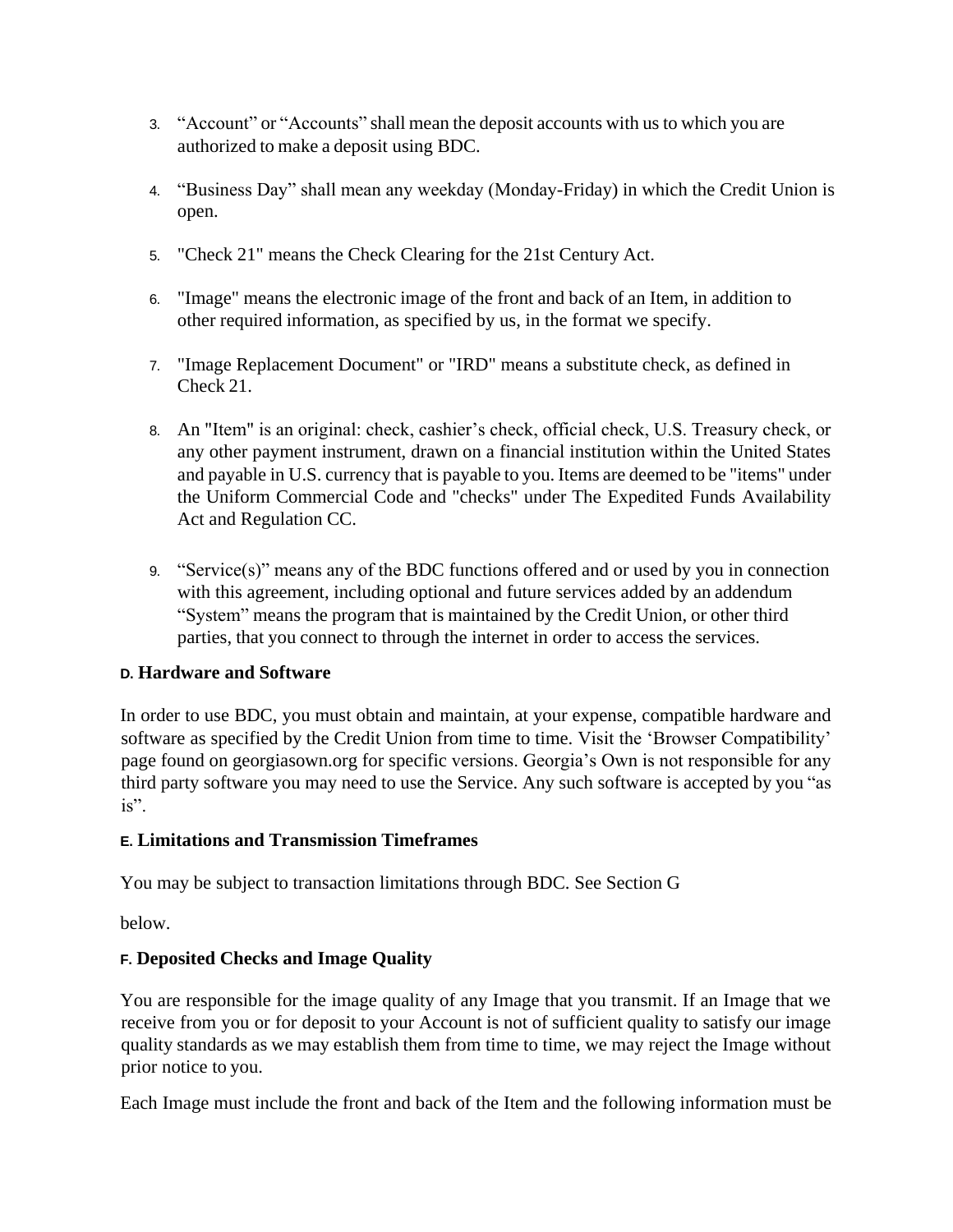clearly readable: amount, payee name, drawer signature, date, check number, account number, routing and transit number, MICR (Magnetic Ink Character Recognition) line, and any endorsement or other information written on the check. Our processing agent will ensure that the image quality of your Images meets our minimum standards for substitute checks to comply with the Check Clearing for the 21st Century Act and Regulation CC. We reserve the right to deny remotely deposited Items when such do not meet our minimum image quality standards. Image quality is important for presentment and clearing. You agree that we may determine the manner in which checks are cleared or presented for payment. Without limiting the generality of the foregoing, you authorize us to process any Image that you send us or convert an Image to an Image Replacement Document. You authorize us and any other financial institution to which an Image is sent to handle the Image or IRD. We reserve the right to choose the agents through whom we clear items and you agree to be bound by any clearinghouse agreements, operating circulars and image exchange agreements to which we are a party.

You understand that we have no obligation to review any deposited Item for accuracy, legibility, or for any other purpose. However, we may adjust information associated with the Item to facilitate processing.

#### **G. Deposit Limits**

We may establish limits on the dollar amount and/or number of Items or deposits permitted to be deposited by you through use of the Service from time to time. At present, Business account holders may deposit up to \$20,000 at a time. At any point, Georgia's Own has the right to establish different limits.

If you attempt to initiate a deposit in excess of these limits, we may reject your deposit. If we permit you to make a deposit in excess of the established limits, such deposit will still be subject to the terms of this Agreement, and we will not be obligated to allow such a deposit at other times

#### **H. Deposit of Other Items; Deposits When Service Not Available.**

You agree that you will not use the Service to deposit anything not meeting the definition of an Item. If you use the Service to transmit anything that is not an Item, or if for any reason we are not able to recognize something transmitted as an Item, we may reject it without prior notice to you. You agree to make those deposits through other channels that we offer, such as at a Credit Union branch, ATM, or mail. You further agree to use such other channels when the Service may not be available.

#### **I. Returned Items.**

You are solely responsible for any Item for which you have been given provisional credit, and any such Item that is returned or rejected may be charged to your Account or any other account in your name. You acknowledge that all credits received for deposits made through the Service are provisional, subject to verification and final settlement. Any Item that we return to you will be returned in the form of an Image or an IRD. You agree that we may hold funds in any of your Georgia's Own accounts following the termination of this Agreement for a reasonable time in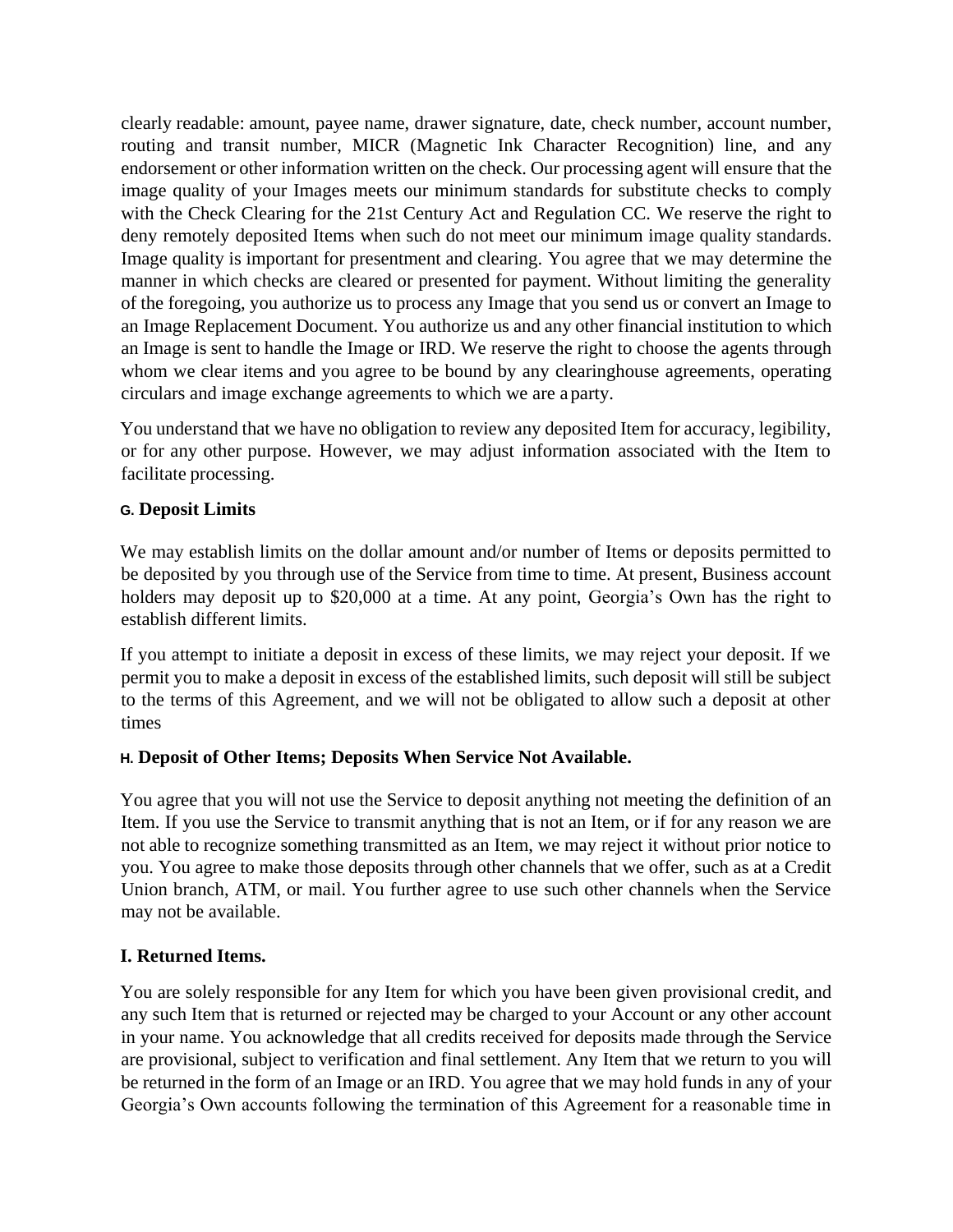order to assure that no Item will return unpaid or otherwise result in any associated costs, damages, or losses.

## **J. Handling of Transmitted Items.**

You agree not to allow an Item to be deposited or presented for payment more than once to the extent that it could result in the payment of the Item more than once. You will not allow the transmission of an Image of an Item that has already been presented to us or to any financial institution by any means. You will not allow transmission of an Image of an Item that has already been transmitted through the Service. If an Image of an Item has been transmitted to us or to any other financial institution, you will not allow the Item to be subsequently presented by any other means. If any Item is presented or deposited more than once, whether by Image or by any other means, we may, at our discretion, reject it or return it and charge it against your Account without prior notice to you.

For any Image which you have transmitted, you shall be responsible for preventing the transmission of another Image of the Item or presentment of the Item by any other means. You agree to retain the Item for at least 45 calendar days from the date of the Image transmission and, during such 45 day period, securely store the Item and deliver any original Item to us upon our demand. You agree that, upon expiration of such 45 day period, you shall destroy any Item of which you have transmitted an Image or otherwise render it incapable of transmission or presentment.

# **K. Cooperation With Investigations.**

You agree to cooperate with us in the review or investigation of any transactions, poor quality transmissions or claims, including, without limitation, by providing, upon request and without further cost, any originals or copies of Items in your possession and your records relating to Items and transmissions. In the event you fail to comply with our request you agree to be liable for any loss arising from your failure.

#### **L. Processing.**

#### 1. Item Processing

At our sole discretion, we may process the Images you send to us electronically through other financial institutions, or we may create Image Replacement Documents that will be processed through traditional check processing methods. If you send us Images that are incomplete, that fail to satisfy our image quality requirements, or otherwise do not allow us to meet the requirements of Check 21 or any image exchange agreement that would cover our further electronic transmission of Images that you send us, or we are otherwise unable to process Images that you send us, we may charge the Images back to your Account or any other account in your name. You agree to be bound by any clearinghouse agreements, operating circulars, and image exchange agreements to which we are a party.

#### 2. Receipt of Items

We reserve the right to reject any Image or Item transmitted through the Service, at our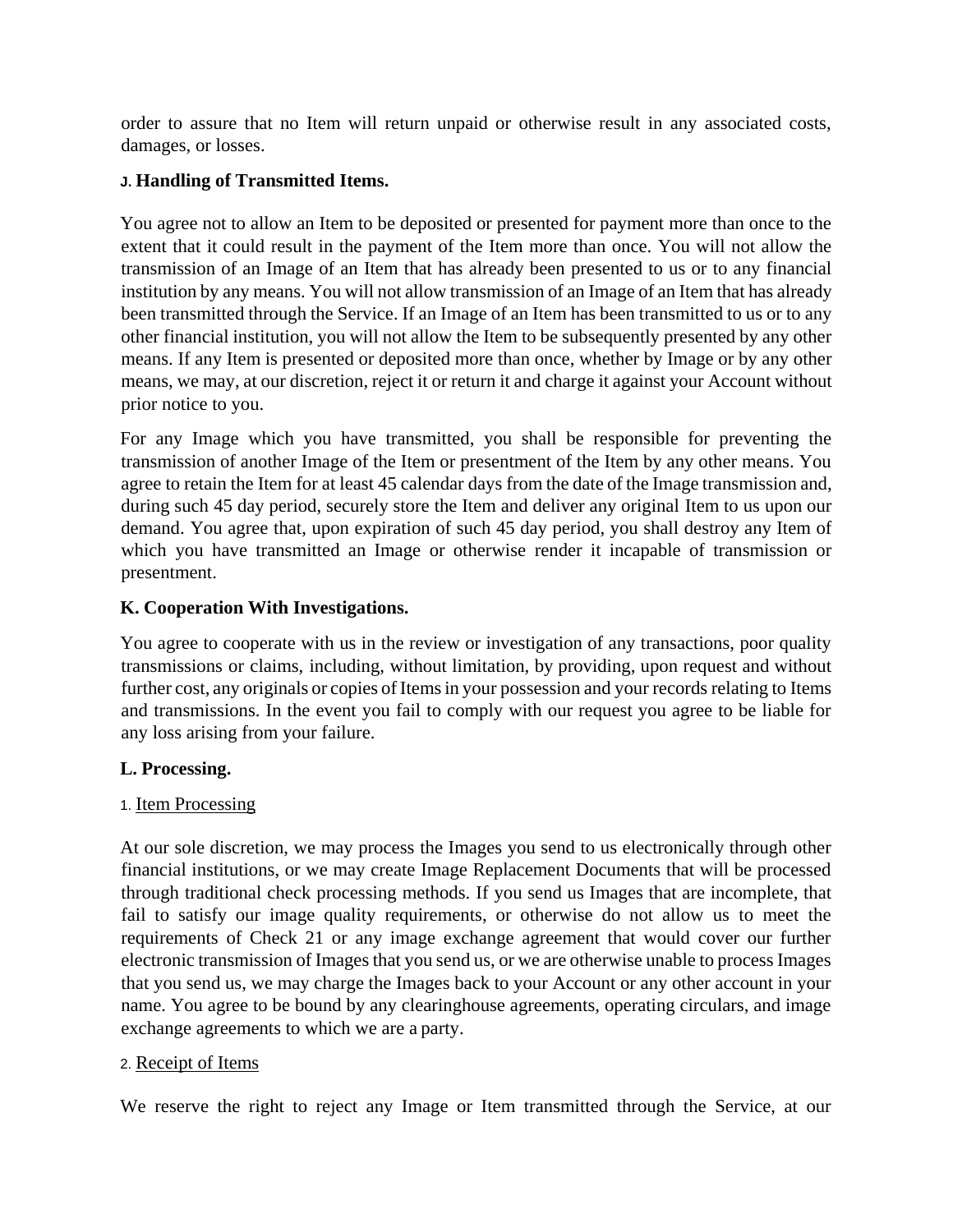discretion, without liability to you. We are not responsible for Images we do not receive or for Images that are dropped during transmission. An Image of an Item shall be deemed received only when you receive a confirmation from us that we have received the Image and accepted your deposit. However, the confirmation that we send you does not mean that the transmission was complete or error free.

#### 3. Funds Availability

If an Image you transmit through the Service is received and accepted before 2:00 p.m. Eastern Time on a business day that we are open, we consider that day to be the day of your deposit. Otherwise, we will consider that the deposit was made on the next business day we are open. You agree, however, that Items transmitted through the Service are not subject to the funds availability requirements set forth in the "Funds Availability Policy and Disclosure" section of the Credit Union's Membership Agreement and Disclosures or Regulation CC of the Federal Reserve Board.

Nevertheless, we will generally make the first \$225 of a day's total deposits available by the first

 $(1<sup>st</sup>)$  business day after the day of your deposit and the remainder available by the second  $(2<sup>nd</sup>)$ business day after the day of your deposit. We reserve the right to delay availability up to 60 days from the date we receive payment for Items transmitted through the Service.

#### 4. Errors

You agree to notify us of any suspected errors regarding Items deposited through the Service as soon as possible, and in no event later than 30 days after the applicable Credit Union account statement is sent to you. Unless you notify us within 30 days, such statement regarding all deposits made through the Service shall be deemed correct, and you are prohibited from bringing a claim against us for such alleged error.

#### **M. Fees.**

You are responsible for paying the fees for use of the Service as the Credit Union may change them from time to time. The Credit Union may change the fees for use of the Service at any time pursuant to the section titled "Amendment" below. You authorize the Credit Union to deduct any such fees from any account in your name, including accounts owned jointly by you.

#### **N. Representations and Warranties**

You make the following representations and warranties to us:

- 1. You and any user you authorize will use the Service only for lawful purposes and in compliance with all applicable rules and regulations and with our reasonable instructions, rules, policies, specifications, and operating procedures and will not violate any law of any country or the intellectual property rights of any third party.
- 2. You will use the Service to transmit and deposit Images of Items only.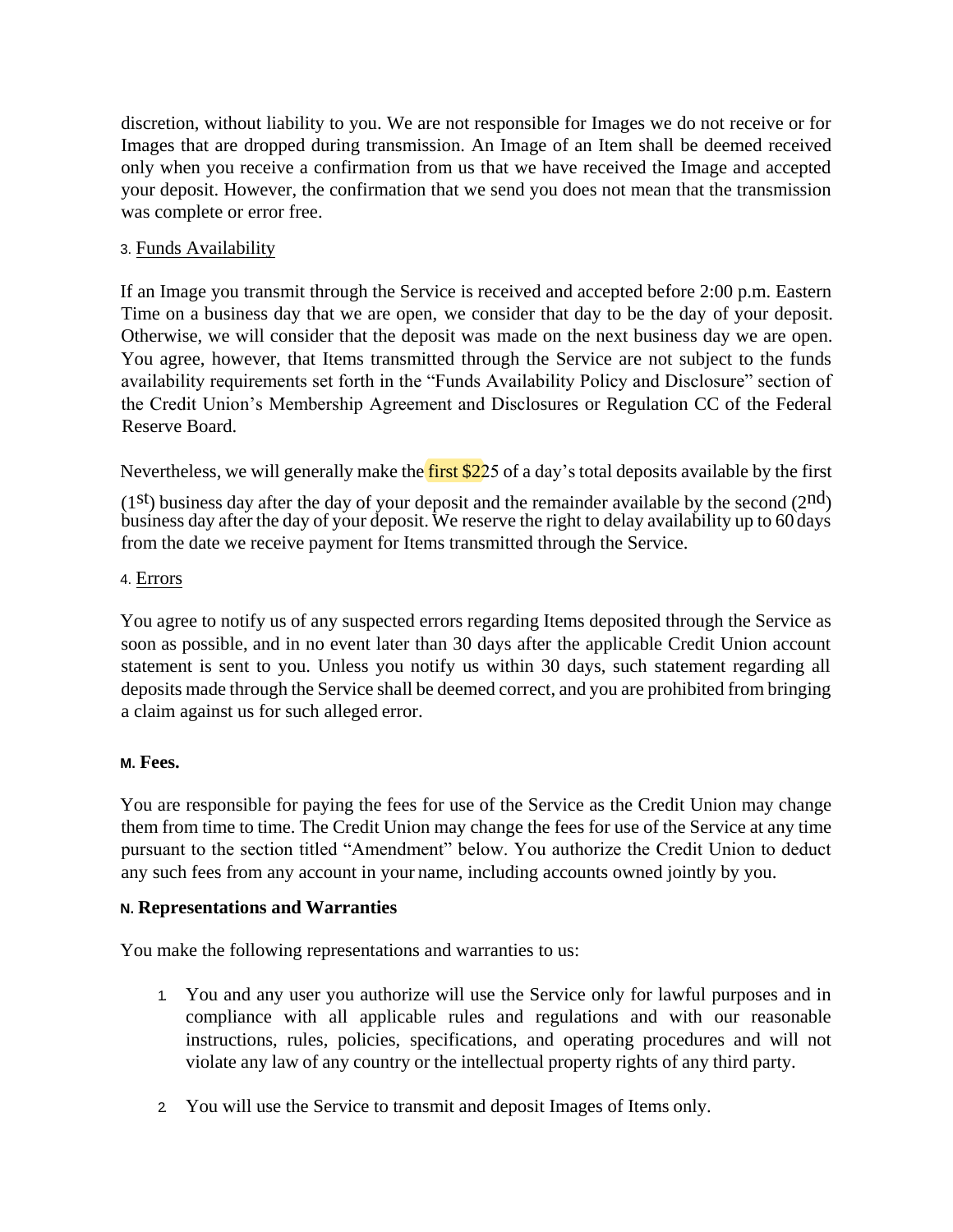- 3. You will transmit only Images of Items acceptable for deposit through the Service and will handle Items as agreed herein.
- 4. You are a person authorized to enforce each Item or are authorized to obtain payment of each Item on behalf of a person entitled to enforce an Item.
- 5. Items submitted for deposit through use of the Service are valid Items and you will reimburse and indemnify the Credit Union for all loss, damage, and expenses, including reasonable attorney's fees, incurred in defending any allegation that such Items are invalid or fraudulent.
- 6. Items have not been altered.
- 7. Each Item bears all required and authorized endorsements.
- 8. Each Item has been endorsed as "For Business Deposit Capture Only to Georgia's Own Credit Union".
- 9. All of the warranties set forth in Section 4-207 of the Uniform Commercial Code.
- 10. All Images accurately and legibly represent all of the information on the front and back of the Item.
- 11. You will not use the Service to transmit or deposit any Item, (i) payable to any person or entity other than you, (ii) which you know or should know to be fraudulent, altered, unauthorized, or missing a necessary endorsement, (iii) that is a substitute check or image replacement document, (iv) that is drawn on an institution located outside of the United States, (v) that is not payable in United States currency, (vi) that is dated more than 6 months prior to the date of deposit, or (vii) that is created by you purportedly on behalf of the maker, such as a remotely created check.
- 12. No depositary bank, drawee, drawer, or endorser will receive presentment or return of, or otherwise be charged for, a substitute check, the original check, or a paper or electronic representation of a substitute check or the original check such that that person will be asked to make a payment based on a check that it already has paid.
- 13. You will use the Service in the manner required by this Agreement.
- 14. You, if acting on behalf of a business entity, are fully authorized to execute this Agreement.
- 15. You are not engaged in any business that would result in your being a "money service business" as defined in the Federal Bank Secrecy Act and its implementing regulations.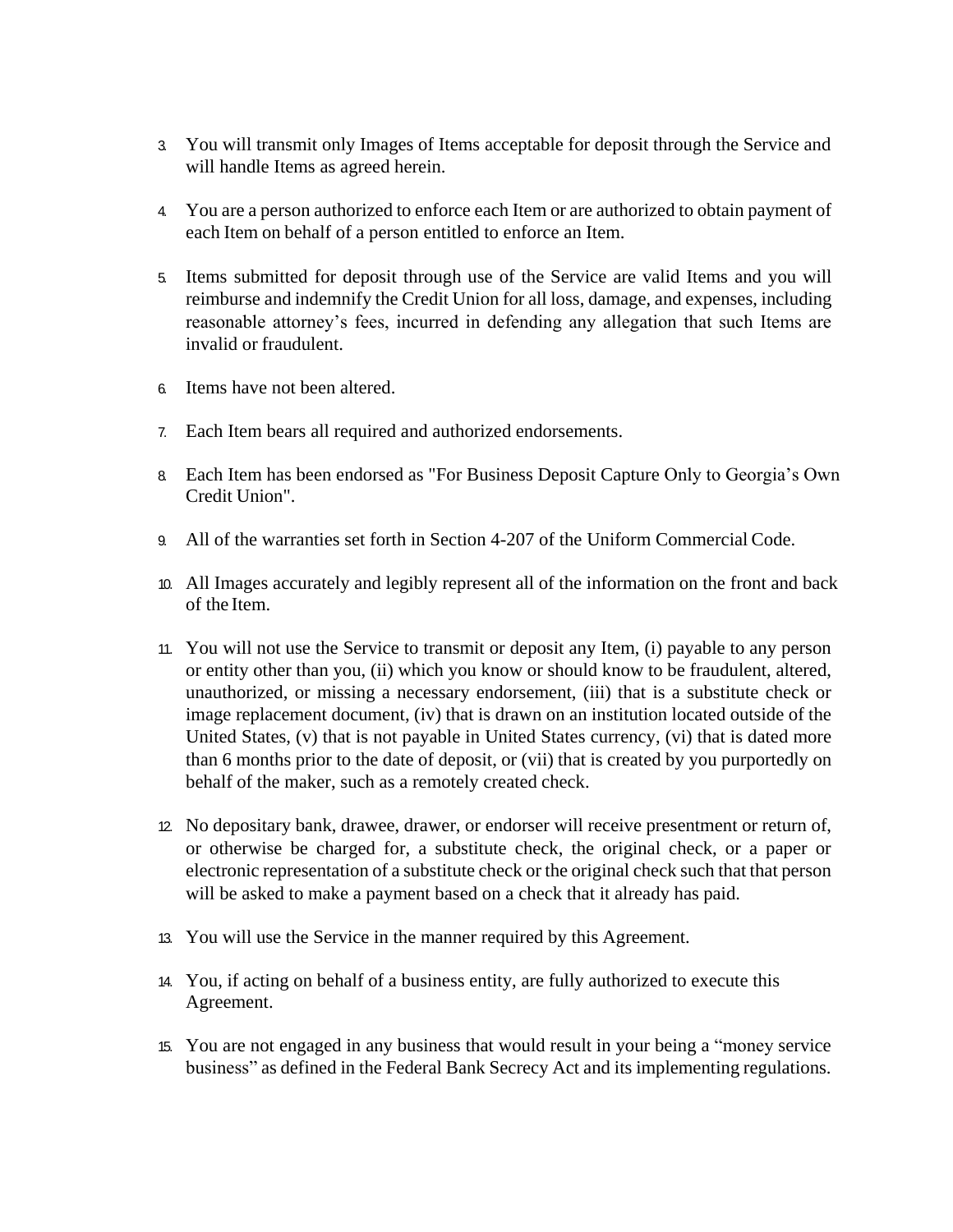- 16. You have not knowingly accepted restricted transactions in connection with another person in unlawful internet gambling as defined in the Unlawful Internet Gambling Enforcement Act and Regulation GG (Prohibition on Funding of Unlawful Internet Gambling).
- 17. All information you provide to us is accurate and true.

You shall be deemed to have repeated each of the foregoing representations and warranties each time you transmit an Image through use of the Service.

#### **O. Indemnification and Limitations on Liability.**

In addition to the indemnifications and limitations on liability contained in the Membership Agreement and Disclosures, you hereby indemnify and hold harmless Credit Union and each of its directors, officers, employees, agents, successors, and assigns ("Indemnitees") from and against all liability, loss, and damage of any kind (including attorneys' fees and other costs incurred in connection therewith) incurred by or asserted against such Indemnitee in any way relating to or arising out of (a) the Service, (b) any Image, Item or IRD, (c) any failure by you to comply with the terms of this Agreement or breach by you of any representation or warranty contained herein, (d) any failure by you to comply with applicable laws and regulations, or (e) any acts or omissions of you or any third party. This paragraph shall survive the termination of this Agreement for any reason.

YOU AGREE YOUR USE OF THE SERVICE AND ALL INFORMATION AND CONTENT (INCLUDING THAT OF THIRD PARTIES) IS AT YOUR RISK AND IS PROVIDED ON AN "AS IS" AND "AS AVAILABLE" BASIS. EXCEPT AS EXPRESSLY SET FORTH IN THIS AGREEMENT, WE DISCLAIM ALL WARRANTIES OF ANY KIND AS TO THE USE OF THE SERVICE, WHETHER EXPRESS OR IMPLIED, INCLUDING, BUT NOT LIMITED TO THE IMPLIED WARRANTIES OF MERCHANTABILITY, FITNESS FOR A PARTICULAR PURPOSE AND NONINFRINGEMENT. WE MAKE NO WARRANTY THAT THE SERVICE (i) WILL MEET YOUR REQUIREMENTS, OR (ii) WILL BE UNINTERRUPTED, TIMELY, SECURE, OR ERROR-FREE. FURTHER, WE MAKE NO WARRANTY THAT (i) THE RESULTS THAT MAY BE OBTAINED FROM THE SERVICE WILL BE ACCURATE OR RELIABLE, OR (ii) ANY ERRORS IN THE SERVICE OR TECHNOLOGY WILL BE CORRECTED.

YOU AGREE THAT WE WILL NOT BE LIABLE FOR ANY DIRECT, INDIRECT, INCIDENTAL, SPECIAL, CONSEQUENTIAL OR EXEMPLARY DAMAGES, INCLUDING, BUT NOT LIMITED TO DAMAGES FOR LOSS OF PROFITS, GOODWILL, USE, DATA OR OTHER LOSSES RESULTING FROM THE USE OR THE INABILITY TO USE THE SERVICE INCURRED BY YOU OR ANY THIRD PARTY ARISING FROM OR RELATED TO THE USE OF, INABILITY TO USE, OR THE TERMINATION OF THE USE OF THE SERVICE, REGARDLESS OF THE FORM OF ACTION OR CLAIM (WHETHER CONTRACT, TORT, STRICT LIABILITY OR OTHERWISE), EVEN IF WE HAVE BEEN INFORMED OF THE POSSIBILITY THEREOF. WITHOUT IN ANY WAY LIMITING THE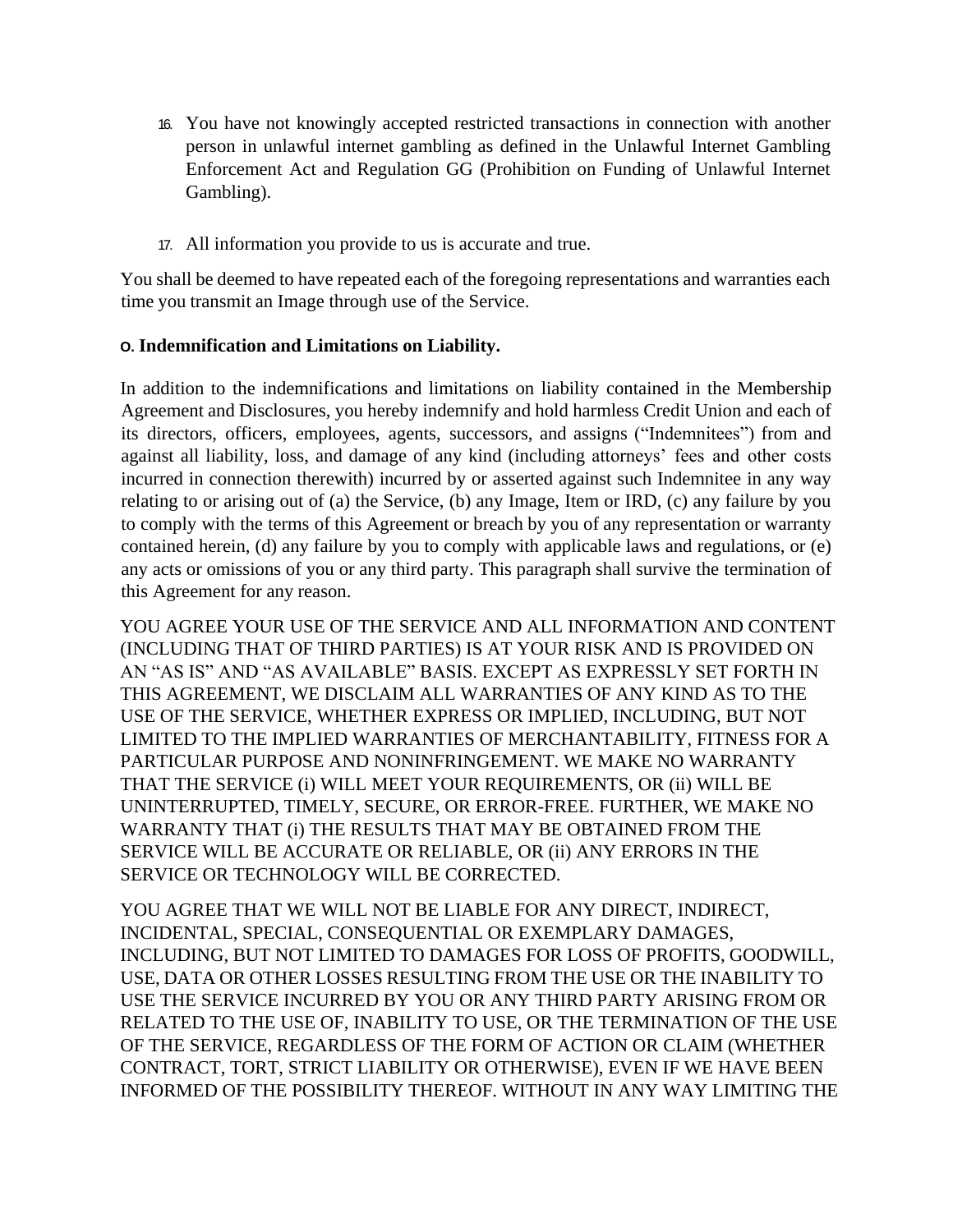FOREGOING, YOU AGREE FURTHER THE CREDIT UNION SHALL NOT BE LIABLE FOR ANY DAMAGES OTHER THAN THOSE CAUSED SOLELY AND DIRECTLY BY ITS GROSS NEGLIGENCE OR WILLFUL MISCONDUCT, AND ITS LIABILITY SHALL IN NO EVENT EXCEED THE LESSER OF YOUR ACTUAL DAMAGES OR THE TOTAL IN FEES YOU PAID FOR THE USE OF THE SERVICE DURING THE SIX MONTH PERIOD PRIOR TO THE SUPPOSED ACT OF GROSS NEGLIGENCE OR WILLFUL MISCONDUCT.

## **P. Intellectual Property**

This Agreement does not transfer to you any ownership or proprietary rights in the Service or any associated software or any part thereof. We or our agents retain all intellectual property rights, title and interest in and to the Service, Remote Device and any associated software.

Neither you nor any user you authorize will (a) sell, lease, distribute, license or sublicense the Service; (b) modify, change, alter, translate, create derivative works from, reverse engineer, disassemble or decompile the Service or any part of it in any way for any reason; (c) provide, disclose, divulge or make available to or permit use of the Service by any third party; (d) copy or reproduce all or any part of the Service; or (e) interfere, or attempt to interfere, with the Service in any way.

#### **Q. Use of Services**

As a condition to using the service, you agree that you are solely responsible for the use of the Service and that you will use the Service in accordance with this agreement. You agree not to attempt to circumvent the security features of the Services or the System or make any improper or unauthorized transfer of funds from accounts via the Service or the System. You agree that you are prohibited from engaging in conduct that would violate the proprietary rights of the owner(s) of the System and the Service as well as accessing or using the System or the Service in any other unauthorized manner. You agree to be liable to the Credit Union and its vendors, for any claims, losses, liabilities, damages, expenses or costs arising as a result of the negligent or intentional misuse of the Service or the System by you or your authorized users.

By using the Service you accept the risk that an item may be intercepted or misdirected during transmission. Georgia's Own bears no liability to you or others for any such intercepted or misdirected items or information disclosed through such errors.

#### **R. Authorized Users**

The Credit Union shall be entitled to rely on the apparent authority of any person who accesses the Services using valid member and user login IDs and passwords, including such persons who may not be signers on the account. Except as otherwise provided by law, you will indemnify Georgia's Own and hold it harmless for any loss or expense caused by any person with the apparent authority to access the Service. You agree to provide each authorized user a copy of these terms in connection with their use of the Service. The Credit Union may elect to verify the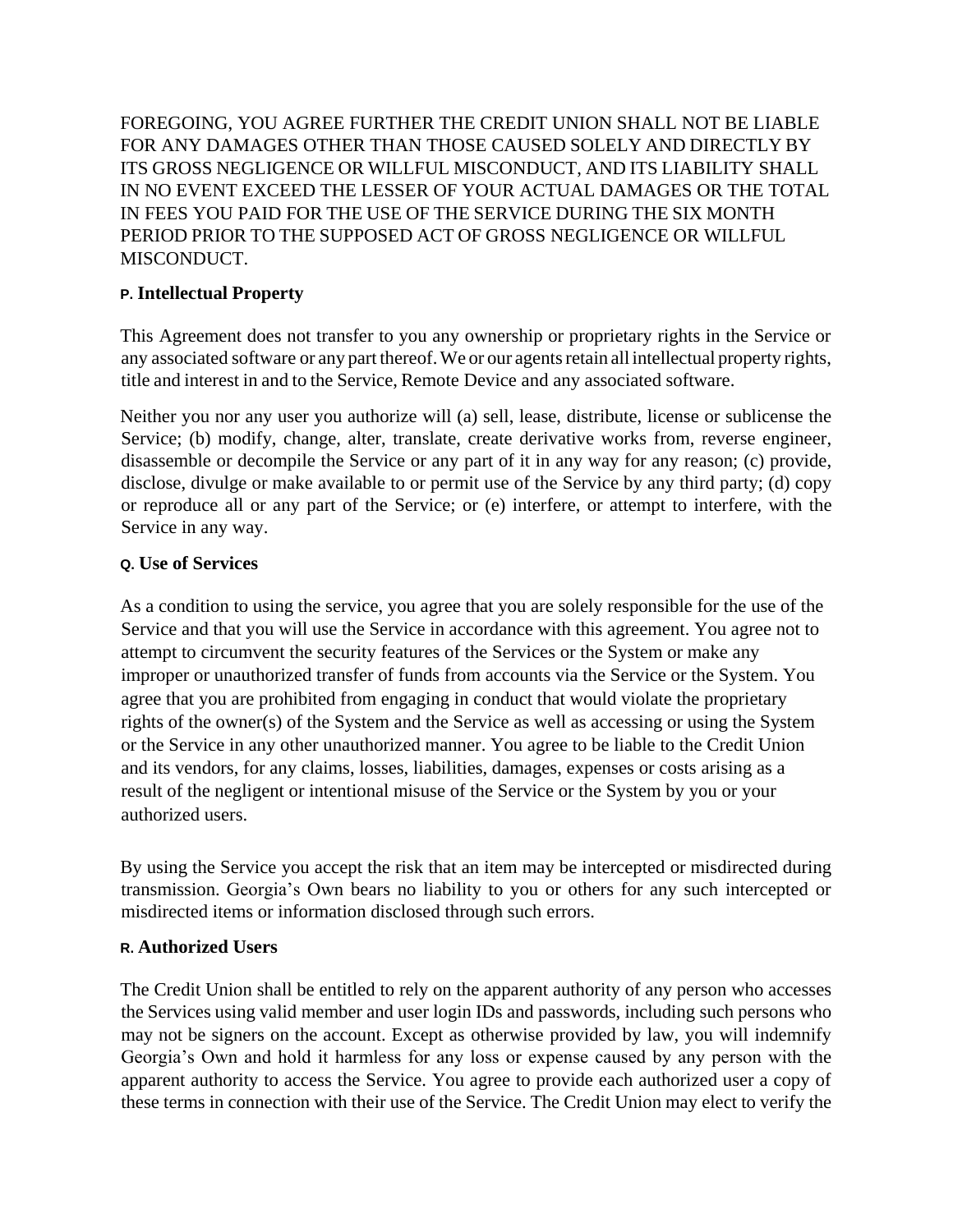authenticity or content of any transmission by placing a call to any authorized signer on your account at our discretion. We may deny your access to the Service without prior notice if we are unable to confirm any person's authority to access the Service or if we believe such action is necessary for security reasons

## **S. Security Requirements**

To prevent unauthorized usage of the Service, you agree to ensure the security of the personal computer and/or Business device you own and use to access the Service. By securing these devices, we specifically mean installing operating system patches, antivirus software, firewall and spyware detection as applicable and keeping this security software current, as well as securing the physical device from theft or unauthorized use. Additionally, Georgia's Own may also request additional information from you regarding the security methods you have put in place to ensure the security of the devices you are using to access the Service.

# **T. Termination**

We may terminate or suspend the Service, or your use of the Service, immediately and at any time with or without notice to you. You may terminate your use of the Service at any time by giving notice to us. Your notice will not be effective until we have had a reasonable time within which to act upon it. Notwithstanding termination, any Image transmitted through the Service shall be subject to this Agreement.

## **U. Severability**

Any provision of this Agreement that is unenforceable shall be ineffective to the extent of such provision, without invalidating the remaining provisions of this Agreement. If performance of the Service would result in violation of any law, regulation, or governmental policy, this Agreement shall be deemed amended to the extent necessary to comply therewith.

#### **V. Entire Agreement**

This Agreement and the Deposit Agreement contain the entire agreement between the parties relating to the subject matter addressed herein, and supersede any prior or contemporaneous understandings or agreements, whether oral or written, between the parties regarding the subject matter contained herein.

#### **W. Headings**

The headings preceding the text of the sections and subsections of this Agreement are used solely for convenience of reference and shall not affect the meaning, construction or effect of this Agreement.

#### **X. Assignment**

This Agreement shall not be assigned or delegated by you without the prior written consent of Credit Union.